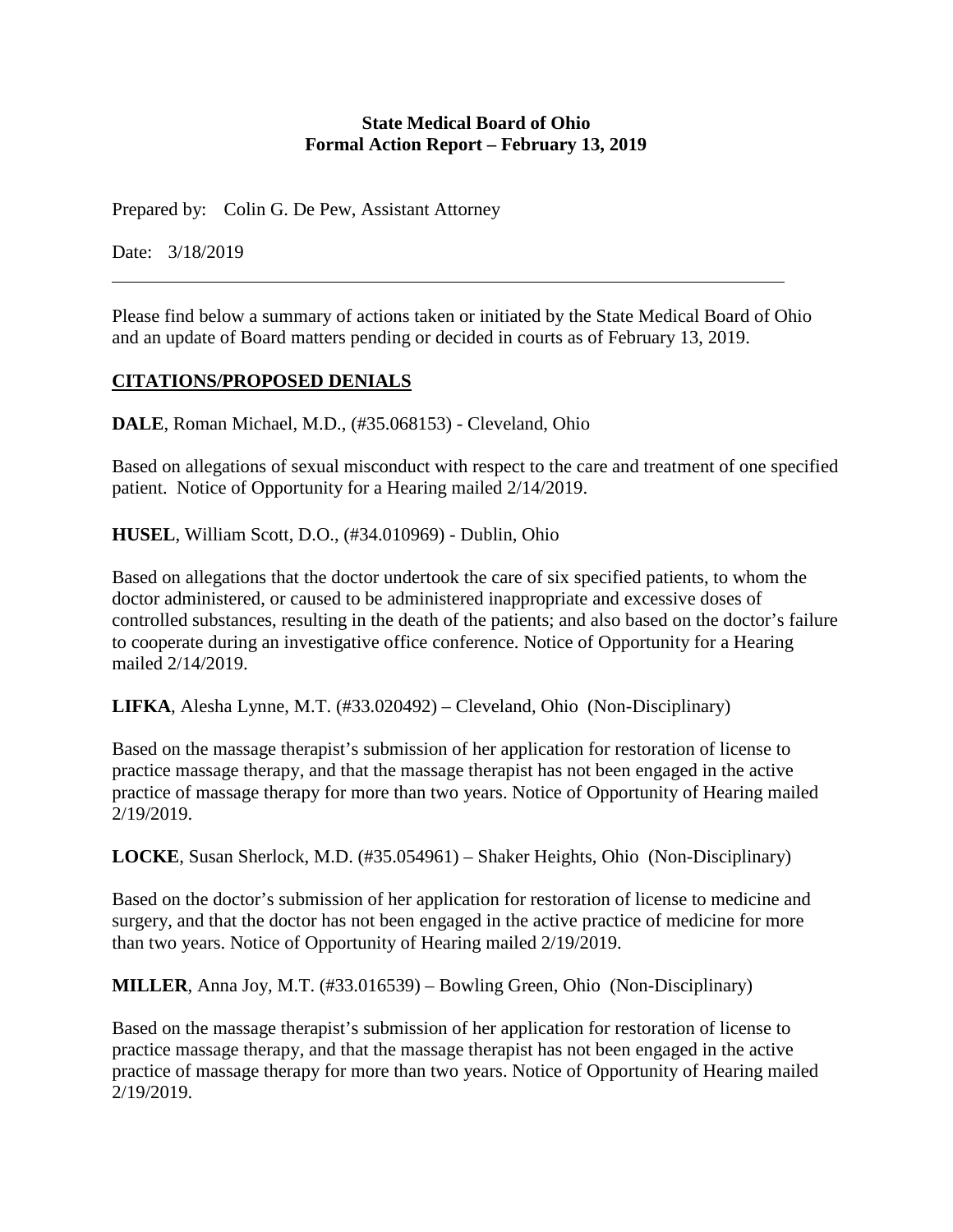### **MITCHELL**, Jamie Michelle, M.T. (#33.011499) – Carroll, Ohio (Non-Disciplinary)

Based on the massage therapist's submission of her application for restoration of license to practice massage therapy, and that the massage therapist has not been engaged in the active practice of massage therapy for more than two years. Notice of Opportunity of Hearing mailed 2/19/2019.

**OHLINGER**, Amy Renee, M.T. (#33.021660) – Grove City, Ohio (Non-Disciplinary)

Based on the massage therapist's submission of her application for restoration of license to practice massage therapy, and that the massage therapist has not been engaged in the active practice of massage therapy for more than two years. Notice of Opportunity of Hearing mailed 2/19/2019.

### **PEPLOW**, Summer, R.C.P., (Applicant) - Dublin, Ohio

Based on the respiratory care practitioner's submission of an application to practice respiratory care; and on the prior action by the former (now abolished) Respiratory Care Board, that issued a February 2012 Adjudication Order permanently revoking the respiratory care practitioner's license. Notice of Opportunity for a Hearing mailed 2/14/2019.

**WALDORF**, Monica Shane, M.T. (#33.018949) – Gahanna, Ohio (Non-Disciplinary)

Based on the massage therapist's submission of her application for restoration of license to practice massage therapy, and that the massage therapist has not been engaged in the active practice of massage therapy for more than two years. Notice of Opportunity of Hearing mailed 2/19/2019.

# **FINAL ORDERS**

**ANYADIKE**, Chukwuma Paul, M.D., (#35.122805) - Hayes, Virginia

License to practice medicine and surgery revoked. Based on the finding that when the Office of Professional Medical Conduct, New York State Board for Professional Medical Conduct, New York Department of Health, issued a November 27, 2017 Consent Agreement against the doctor's license, that action constitutes any of the following actions taken by an agency responsible for authorizing, certifying, or regulating an individual to practice a health care occupation or provide health care services in this state or another jurisdiction, for any reason other than the nonpayment of fees: the limitation, revocation, or suspension of an individual's license to practice; acceptance of an individual's license surrender; denial of a license; refusal to renew or reinstate a license; imposition of probation; or issuance of an order of censure or other reprimand. Order effective 2/14/2019. (Journal Entry—No Hearing Requested).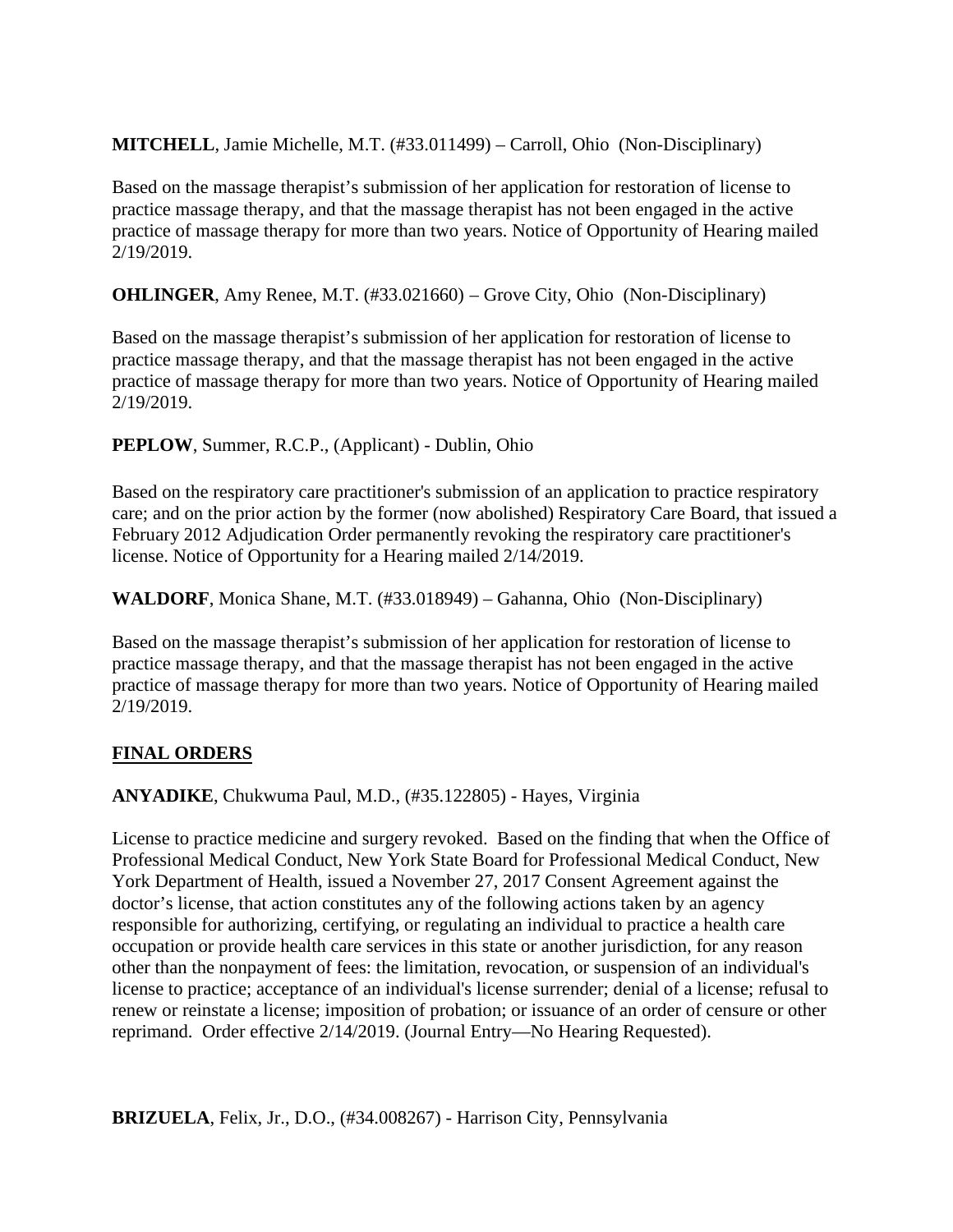License to practice osteopathic medicine and surgery indefinitely suspended; and subject to conditions for reinstatement or restoration. Based on the finding that when the Pennsylvania Department of State, State Board of Osteopathic Medicine, issued an Order approving a Consent Agreement, wherein the doctor's license was subject to a stayed indefinite suspension, and prohibited from prescribing, controlled substances, that action constitutes any of the following actions taken by an agency responsible for authorizing, certifying, or regulating an individual to practice a health care occupation or provide health care services in this state or another jurisdiction, for any reason other than the nonpayment of fees: the limitation, revocation, or suspension of an individual's license to practice; acceptance of an individual's license surrender; denial of a license; refusal to renew or reinstate a license; imposition of probation; or issuance of an order of censure or other reprimand. Order effective 2/14/2019. (Journal Entry—No Hearing Requested).

### **CASSELBERRY**, Ronald Blane, M.D., (#35.054022) - Lyndhurst, Ohio

Commencing on the thirty-first day following the date the Order becomes effective, license to practice medicine and surgery is permanently revoked. During the thirty- day interim, the doctor shall not undertake the care of additional patients. Based on the finding that with respect to seventeen specified patients, the doctor: failed to maintain minimal standards applicable to the selection or administration of drugs, or failed to employ acceptable scientific methods in the selection of drugs or other modalities for treatment of disease; that the doctor's acts conduct or omissions allegedly constitute a departure from or the failure to conform to minimal standards of care of similar practitioners under the same or similar circumstances; that the doctor's conduct allegedly violated the Board's rules on utilizing prescription drugs for the treatment of intractable pain; that the doctor's conduct allegedly violated the Board's rules on standards and procedures for review of the Ohio Automated Rx Reporting System; and that the doctor allegedly violated or attempted to violate, directly or indirectly, or assisted in or abetted the violation of, or conspired to violate, the rules of the Board or the Ohio Revised Code. Order effective 3/11/2019.

### **CRAIG**, Thomas Lewis, III, M.D., (#35.057208) - Cleveland Heights, Ohio

License to practice medicine and surgery permanently revoked. Based on the finding that when the doctor plead guilty in the Cuyahoga County Common Pleas Court, Cuyahoga County, Ohio to ten felony counts of Trafficking, and sentenced to three years in prison, and five years postrelease control, the doctor's actions individually or collectively constitute a plea of guilty to, a judicial finding of guilt of, or a judicial finding of eligibility for intervention in lieu of conviction for, a felony. Order effective 2/14/2019. (Journal Entry—No Hearing Requested).

### **GARRITANO**, Nicholas Matthew, D.O., (#34.004414) - Canfield, Ohio

No further action against the doctor's license to practice osteopathic medicine and surgery. Based the finding that when the doctor was convicted in the United States District Court for the Northern District of Ohio, to one felony count of Willful Failure to Collect or Pay Over Tax, his acts individually or collectively constitute a plea of guilty to, a judicial finding of guilt of, or a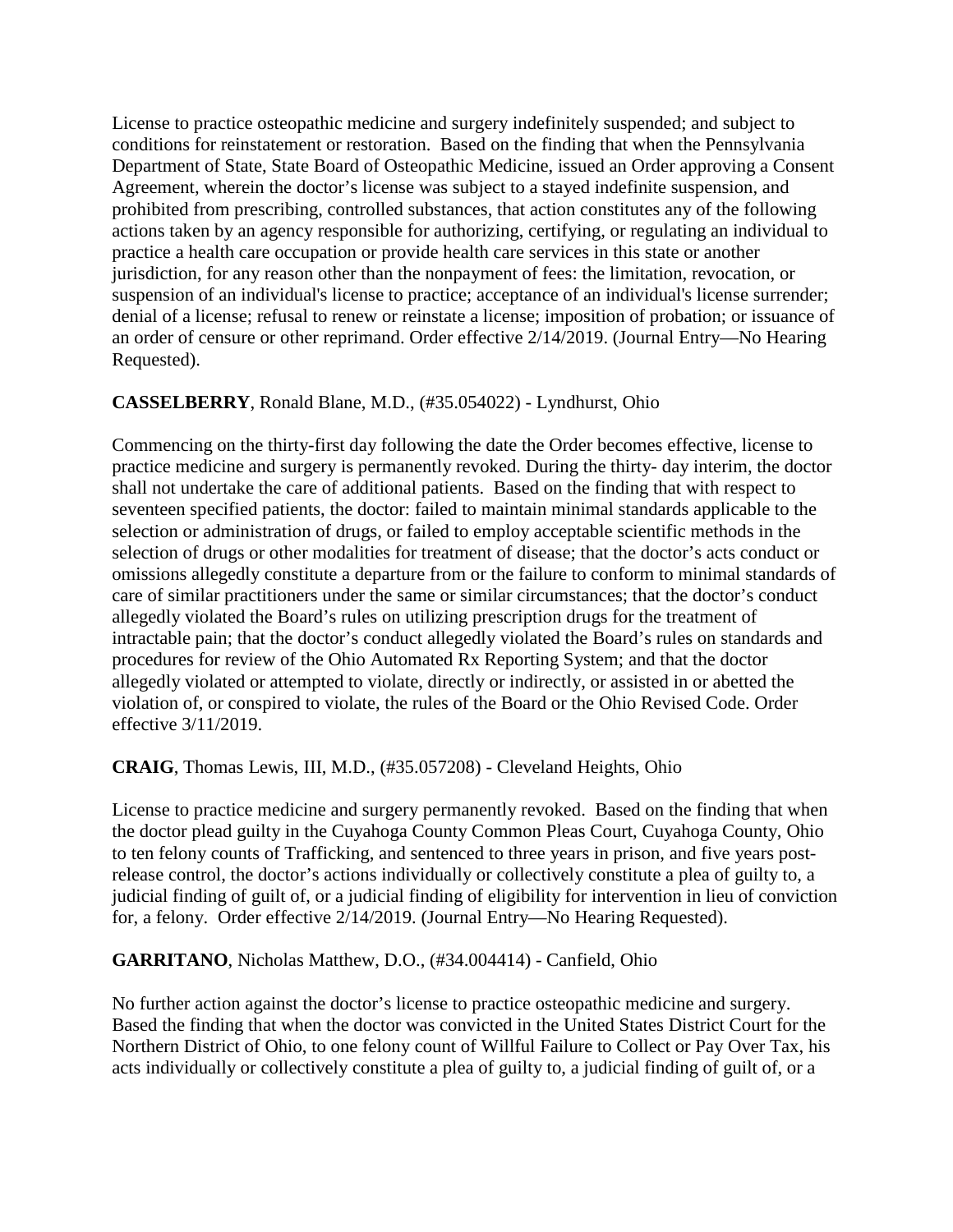judicial finding of eligibility for intervention in lieu of conviction for, a felony. Order effective 3/11/2019.

**HOLLIS**, Melvin Orlando, M.T., (#33.014893) - Cincinnati, Ohio (Non-Disciplinary)

Application for restoration of license to practice massage therapy approved, provided the massage therapist's successful completion of the Massage and Bodywork Licensing Examination within six months of the effective date of Order. Based on the massage therapist's submission of his June 14, 2017 restoration application, and on the finding that the massage therapist had not been engaged in the active practice of massage therapy for more than two years. Order effective 2/14/2019.

**KALU**, Olivia, M.D. (Applicant) – Columbus, Ohio (Non-Disciplinary)

Application for license to practice medicine and surgery approved, provided that the doctor successfully complete the Special Purpose Examination (SPEX), within six months of the date of mailing of the Notice of Opportunity for a Hearing, or upon successful recertification of the American Board of Internal Medicine (ABIM) at the first available certification date. Based on the doctor's August 17, 2018 application to practice medicine and surgery, and on the finding that the doctor has not been engaged in the active practice of medicine and surgery for more than two years. Order effective 2/14/2019. (Journal Entry—No Hearing Requested).

**LAWRENCE** (aka Colburn), Susan Donna, D.O., (#34.005458) - Athens, Ohio

License to practice osteopathic medicine and surgery indefinitely suspended, but not less than one hundred eighty days, and subject to a four thousand dollar (\$4,000.00) fine, interim monitoring conditions, conditions for reinstatement or restoration, and probationary terms, conditions and limitations for at least five years. Based on the finding that when the doctor: tested positive for alcohol; plead guilty in the Athens Court of Common Pleas, Athens County, Ohio to one felony count of Illegal Processing of Drug Documents; and was arrested and subsequently entered a plea of no contest and found guilty to operating a motor vehicle while intoxicated, she violated the terms, conditions and limitations of her August 2017 Consent Agreement; and her actions individually and collectively constitute a violation of the conditions of limitation placed by the board upon a license or certificate to practice; that she is impaired in her ability to practice according to acceptable and prevailing standards of care because of habitual or excessive use or abuse of drugs, alcohol, or other substances that impair ability to practice; and constitute a plea of guilty to, a judicial finding of guilt of, or a judicial finding of eligibility for intervention in lieu of conviction for, a felony. Order effective 3/11/2019.

**MALACHIN**, Scott, M.T., (#33.009220) - Canfield, Ohio (Non – Disciplinary)

Application for restoration of license to practice massage therapy approved, provided the massage therapist's successful completion of the Massage and Bodywork Licensing Examination within six months of the effective date of Order. Based on the massage therapist's submission of his February 4, 2018 restoration application, and on the finding that the massage therapist had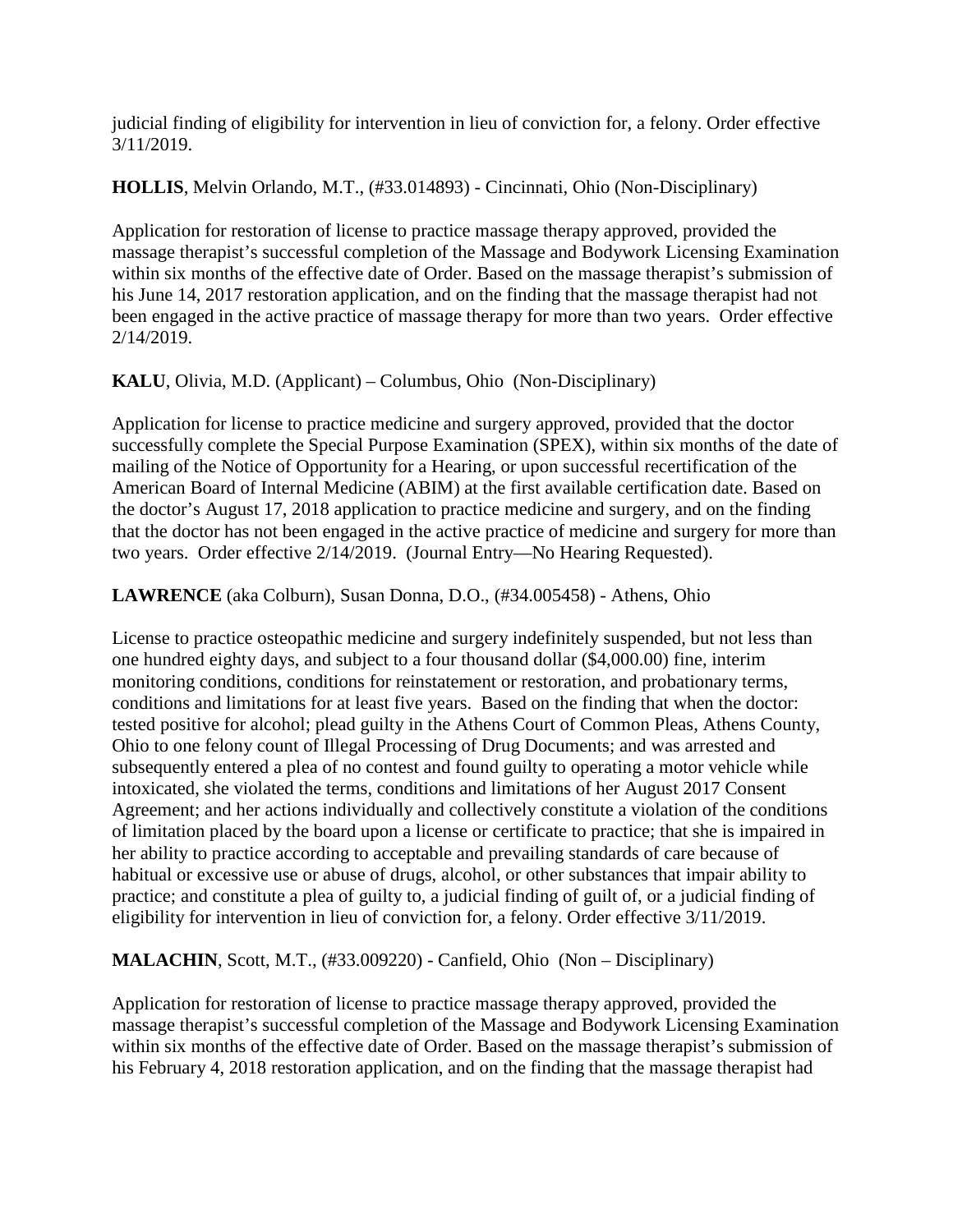not been engaged in the active practice of massage therapy for more than two years. Order effective 2/14/2019. (Journal Entry—No Hearing Requested).

#### **MCNUTT**, Steven Scott, M.D., (#35.094053) - Shelby, Ohio

License to practice medicine and surgery revoked, and subject to a seven thousand five hundred dollar (\$7,500.00) fine. Based on the finding that when the doctor: failed to timely call-in, present to, submit a specimen for drug and alcohol screening to a Board-approved drug testing facility; and failed to maintain contractual and financial arrangements with a testing facility he violated the terms, conditions and limitations placed by the Board upon the doctor's license to practice contained in the 8/9/2017 Step I Consent Agreement, and that his actions individually and collectively, constitute a violation of the conditions of limitation placed by the board upon a license or certificate to practice. Order effective 3/11/2019.

### **SUMMER**, Mory, M.D., (#35.024974) - Clayton, Ohio

License to practice medicine and surgery revoked. Based on the finding that when the doctor failed to appear for a board ordered psychiatric examination, and failed to demonstrate any circumstances beyond his control that prevented the doctor from attending, his actions individually and collectively constitute an inability to practice according to acceptable and prevailing standards of care by reason of mental illness or physical illness, including but not limited to, physical deterioration that adversely affects cognitive, motor, or perceptive skills. Order effective 2/14/2019. (Journal Entry—No Hearing Requested).

**TROTTER**, Johnny Ray II, M.D., (#35.090208) - Bloomfield Hills, Michigan

License to practice medicine and surgery permanently revoked. Based on the finding that when the doctor was convicted in the United States District Court for the Eastern District of Michigan to one count of Conspiracy to Commit Health Care Fraud or Wire Fraud, and three counts of Health Care Fraud to which the doctor was sentenced to one hundred and eighty months imprisonment, three years of probation, and restitution in the amount of nine million one hundred ninety-nine thousand nine hundred and forty-six dollars (\$9,199,946.00), his actions individually or collectively constitute a plea of guilty to, a judicial finding of guilt of, or a judicial finding of eligibility for intervention in lieu of conviction for, a felony. Order effective 2/14/2019. (Journal Entry—No Hearing Requested).

**VARGAS**, Jose M.D. (Applicant) - North Syracuse, New York (Non-disciplinary)

Application for license to practice medicine and surgery granted. Based on the Board's review of the totality of all facts and circumstances within the doctor's application. Order effective 2/14/2019.

### **CONSENT AGREEMENTS**

**BATES**, Elizabeth Veeneman, M.D. (#35.126986) - Louisville, Kentucky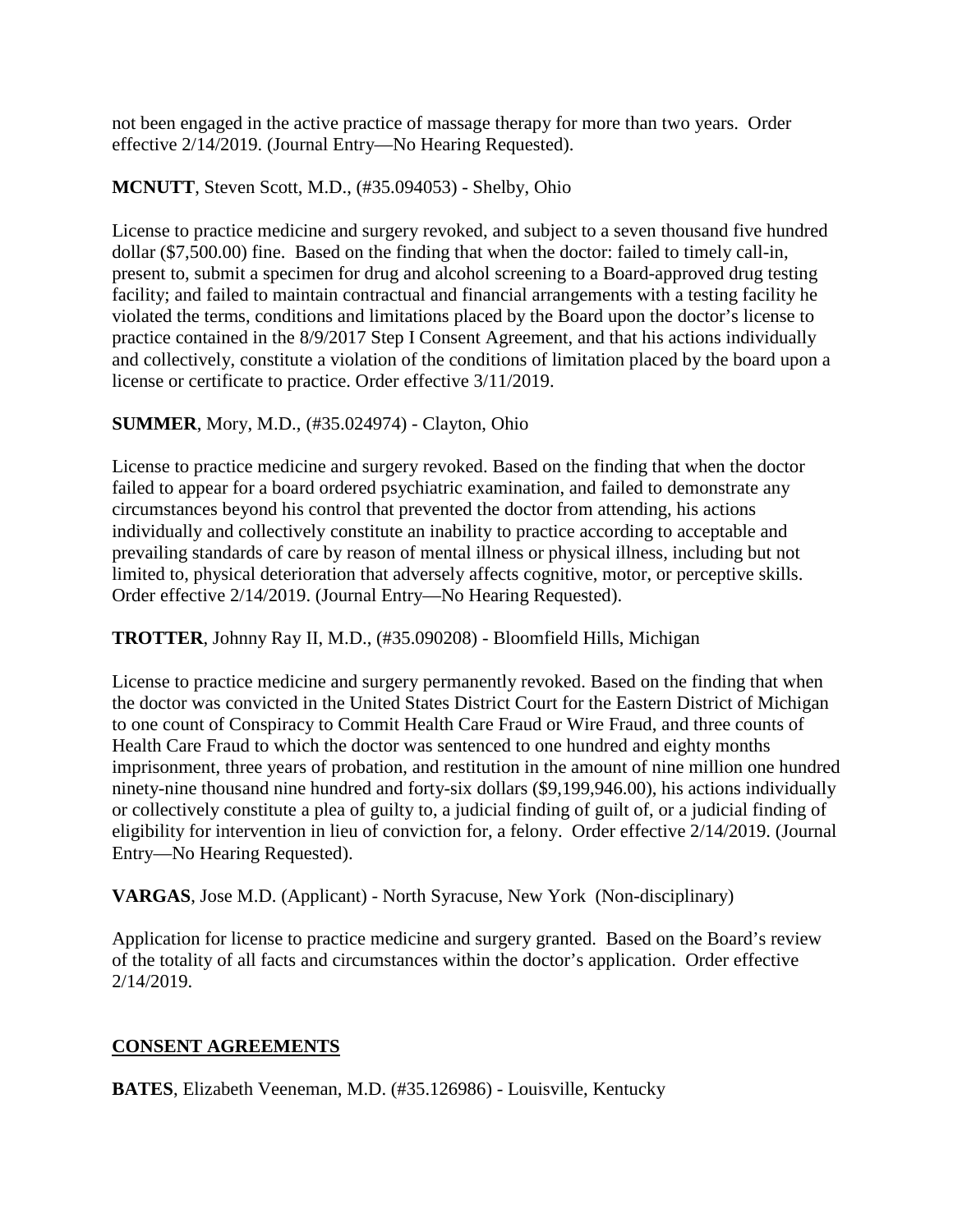License to practice medicine and surgery suspended for a definite period of one hundred eighty days, and subject to a permanent limitation forbidding the practice of hormone replacement therapy or optimization therapy. Based on the doctor's admission that when the Kentucky Board of Medical Licensure issued an Order of Indefinite Restriction that restricted and limited the doctor's license for an indefinite period of time, that action constitutes any of the following actions taken by an agency responsible for authorizing, certifying, or regulating an individual to practice a health care occupation or provide health care services in this state or another jurisdiction, for any reason other than the nonpayment of fees: the limitation, revocation, or suspension of an individual's license to practice; acceptance of an individual's license surrender; denial of a license; refusal to renew or reinstate a license; imposition of probation; or issuance of an order of censure or other reprimand. Agreement effective 2/13/2019.

### **BORISON**, Daniel I., M.D., (#35.057425) - Beachwood, Ohio

License to practice medicine and surgery reprimanded and subject to a one thousand dollar (\$1,000.00) fine, probationary terms until the doctor has submitted and the Board accepts satisfactory documentation of completed educational courses. Based on the doctor's admission that he issued approximately ten prescriptions for Zenzedi and Vyvanse to a colleague; that he did not chart the issuance of the prescriptions; and failed to access and review OARRS, which individually and collectively constitute violating or attempting to violate, directly or indirectly, or assisting in or abetting the violation of, or conspiring to violate, any rule promulgated by the Board, to wit: Standards and Procedures for Review of the Ohio Automated Rx Reporting System (OARRS). Agreement effective 2/13/2019.

# **CRAWFORD**, David A., M.D., (#35.127590) - New Albany, Ohio

License to practice medicine and surgery suspended for a definite period of one hundred eighty days, and subject to a twenty thousand dollar (\$20,000.00) fine. Based on the doctor's admission that he pled guilty in the Court of Common Pleas for Delaware County, Ohio, to three felony counts of Vehicular Assault; and a misdemeanor charge of OVI, which individually or and collectively constitutes a plea of guilty to, a judicial finding of guilt of, or a judicial finding of eligibility for intervention in lieu of conviction for, a felony. Agreement effective 2/13/2019.

# **FOLKERTH**, Steven Don, M.D. (#35.038465) - Dayton, Ohio

License to practice medicine and surgery reprimanded, and subject to a three thousand dollar (\$3,000.00) fine. Based on the doctor's admission that when the Nevada Medical Board issued a 10/3/2017 Consent Agreement reprimanding the doctor's license for failing to cooperate with the Nevada Medical Board during an investigation, that action constitutes any of the following actions taken by an agency responsible for authorizing, certifying, or regulating an individual to practice a health care occupation or provide health care services in this state or another jurisdiction, for any reason other than the nonpayment of fees: the limitation, revocation, or suspension of an individual's license to practice; acceptance of an individual's license surrender; denial of a license; refusal to renew or reinstate a license; imposition of probation; or issuance of an order of censure or other reprimand. Agreement effective 2/13/2019.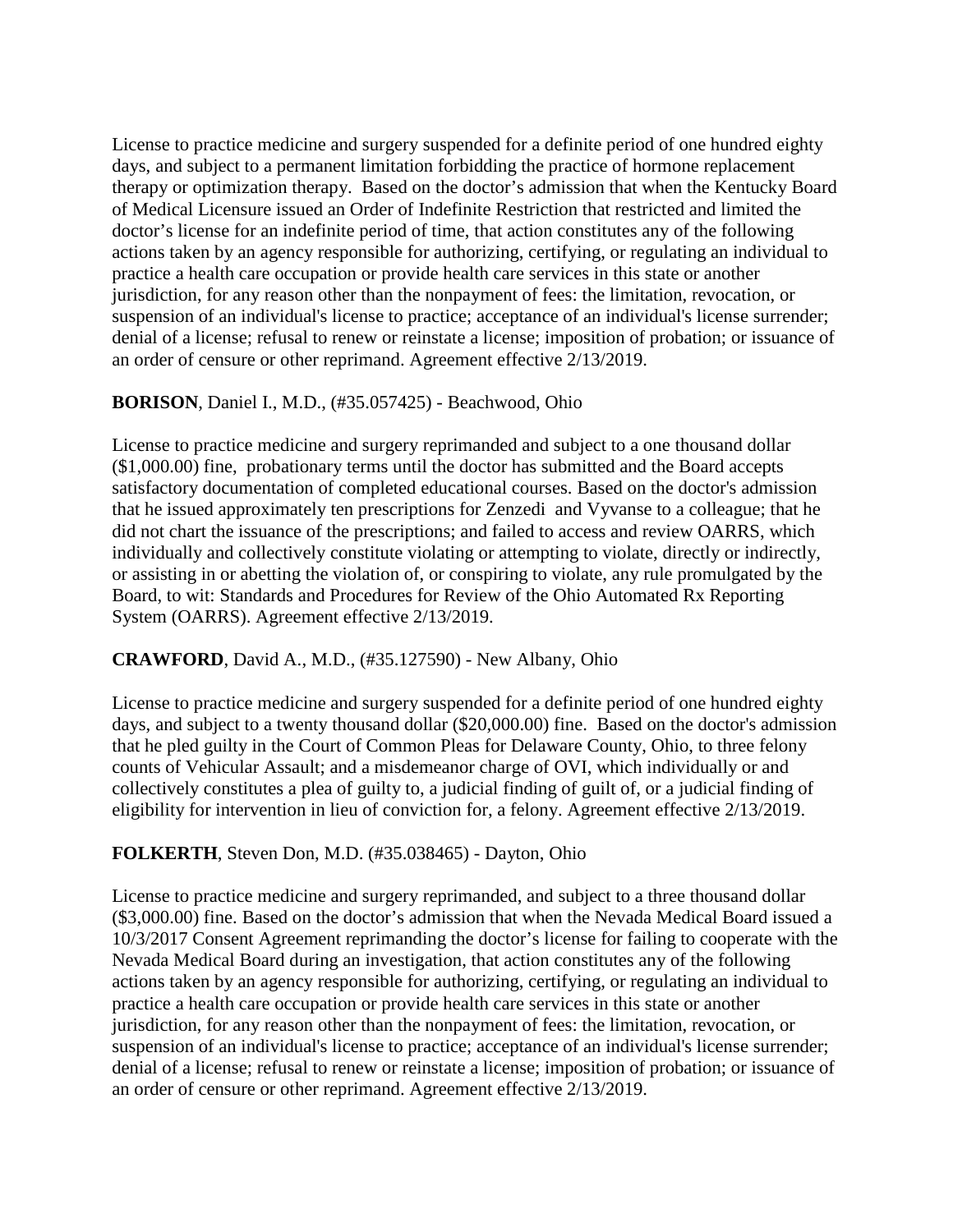### **SCHOEN**, Matthew Steven, M.D., (#35.132531) - Carrolton, Texas

Doctor's license to practice medicine and surgery subject to probationary terms, conditions, and limitations. Based on the doctor's admission that when the Kentucky Board of Medical Licensure issued a June 2018 Amended Agreed Order that limited and restricted the doctor's license, based on a prior action by the Texas Medical Board that also limited the doctor's license due to the doctor's cognitive impairment following severe head trauma sustained via an automobile accident, those actions individually or collectively constitute any of the following actions taken by an agency responsible for authorizing, certifying, or regulating an individual to practice a health care occupation or provide health care services in this state or another jurisdiction, for any reason other than the nonpayment of fees: the limitation, revocation, or suspension of an individual's license to practice; acceptance of an individual's license surrender; denial of a license; refusal to renew or reinstate a license; imposition of probation; or issuance of an order of censure or other reprimand. Agreement effective 2/13/2019.

#### **VOLUNTARY PERMANENT SURRENDERS, RETIREMENTS, REVOCATIONS, WITHDRAWALS**

**CASTILLO**, William M., M.D., (#35.049693) - Pittsburgh, Pennsylvania

Permanent revocation and permanent surrender of license to practice medicine and surgery authorized by doctor in lieu of formal disciplinary proceedings pursuant to Section 4731.22(B)(12), Ohio Revised Code. Agreement effective 2/13/2019.

**KALETA**, Michele Denise, M.D., (#35.070776) - Fairfield, Ohio

Voluntary permanent retirement of license to practice medicine and surgery authorized by doctor in lieu of further investigation pursuant to section 4731.22(B)(19), Ohio Revised Code. Agreement effective 2/13/2019.

**KIM**, David Daesung, M.D., (#35.061016) - Colleyville, Texas

Permanent revocation and permanent surrender of license to practice medicine and surgery authorized by doctor in lieu of formal disciplinary proceedings pursuant to Sections 4731.22(B)(9), and 4731.22(B)(22), Ohio Revised Code. Agreement effective 2/13/2019.

**PAYNE**, Joshua, L.M.T., (#33.023003) - Westerville, Ohio

Permanent revocation and permanent surrender of license to practice massage therapy authorized by massage therapist in lieu of further formal disciplinary proceedings pursuant to Sections 4731.22(B)(6), 4731.22(B)(12), and 4731.22(B)(20), Ohio Revised Code. Agreement effective 2/13/2019.

# **PROBATIONARY REQUESTS AND MODIFICATIONS**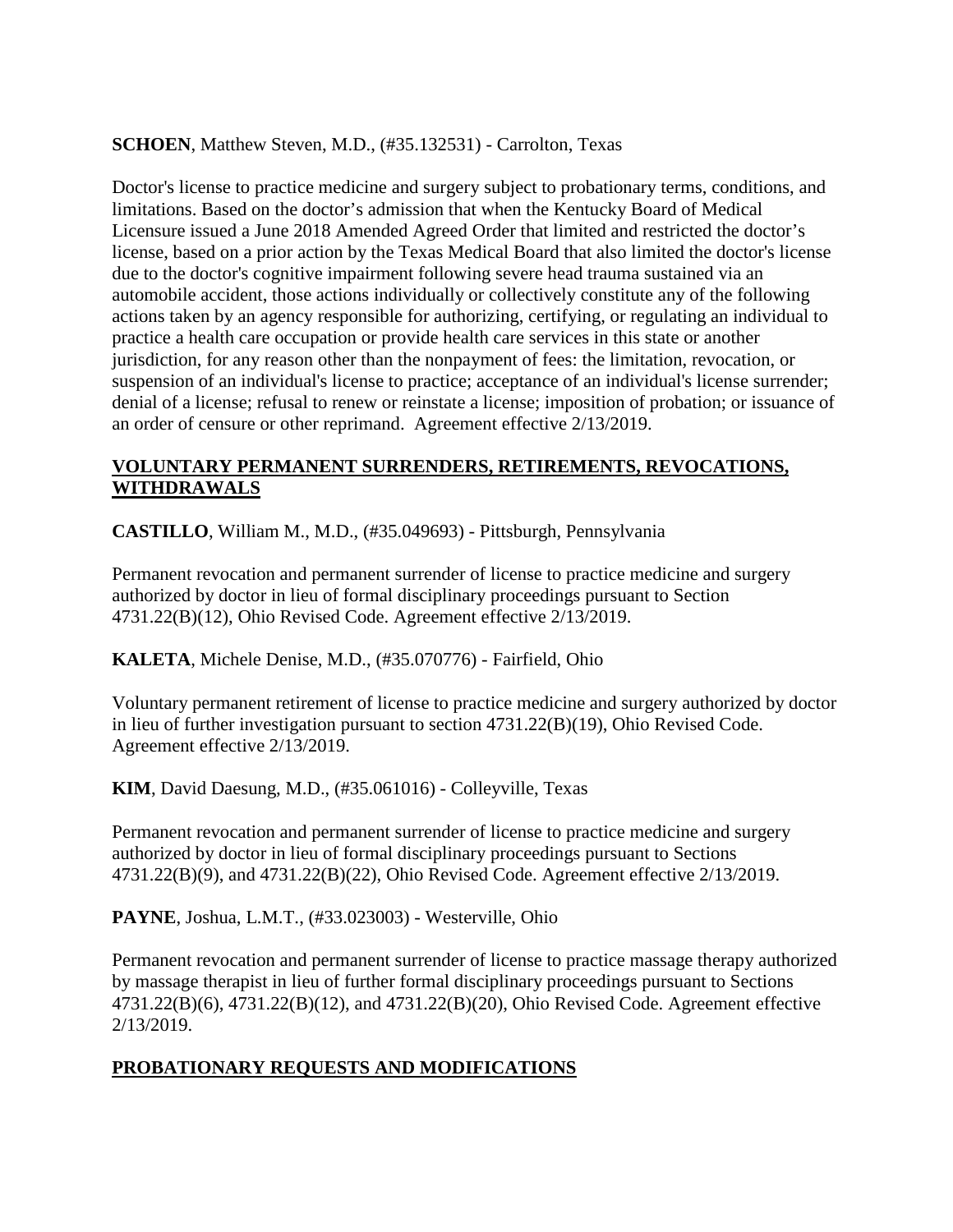**BABAR**, Nabila S., M.D., (#35.067632) - Mason, Ohio

Doctor's request for approval of release from the terms of the 2/10/2016 Consent Agreement, granted by vote of the Board on 2/13/2019. Release effective 2/28/2019.

**BURKONS**, David M., M.D., (#35.040676) - Shaker Heights, Ohio

Doctor's request for approval of a reduction in the chart review requirement from ten charts per week to ten charts per month, granted by vote of the Board on 2/13/2019.

**GUPTA**, Anshuli, M.D., (#35.126707) - Columbus, Ohio

Doctor's request for approval of monitoring physician, granted by vote of the Board on 2/13/2019.

**HICKEY**, Timothy M., M.D., (#35.084480) - Toledo, Ohio

Doctor's request for approval of release from the terms of the 1/14/2015 Board Order, granted by vote of the Board on 2/13/2019. Effective immediately.

**JOHNSON**, James C., D.O., (#34.007672) - Grove City, Ohio

Doctor's request for approval of monitoring physician, granted by vote of the Board on 2/13/2019. Frequency and number of charts established at ten charts per month.

**KREBS**, John K., M.D., (#35.066400) - Elyria, Ohio

Doctor's request for approval of a reduction in psychiatric treatment sessions from every two months to every three months, granted by vote of the Board on 2/13/2019.

**LEUNG**, Steve M., M.D., (#57.027338) - Bedford, Ohio

Doctor's request for approval of a reduction in drug and alcohol rehabilitation meetings from three per week to two per week with a minimum of ten per month, granted by vote of the Board on 2/13/2019.

**RATNANI**, M. Salim, M.D., (#35.066312) - Hurricane West Virginia

Doctor's request for approval to conduct behavioral counseling via electronic means while the doctor resides in Pakistan, granted by vote of the Board on 2/13/2019.

**TANDON**, Rajive, M.D., (#35.075550) - Columbus, Ohio

Doctor's request for approval of a reduction in drug and alcohol rehabilitation meeting attendance requirement from three per week to two per week with a minimum of ten per month;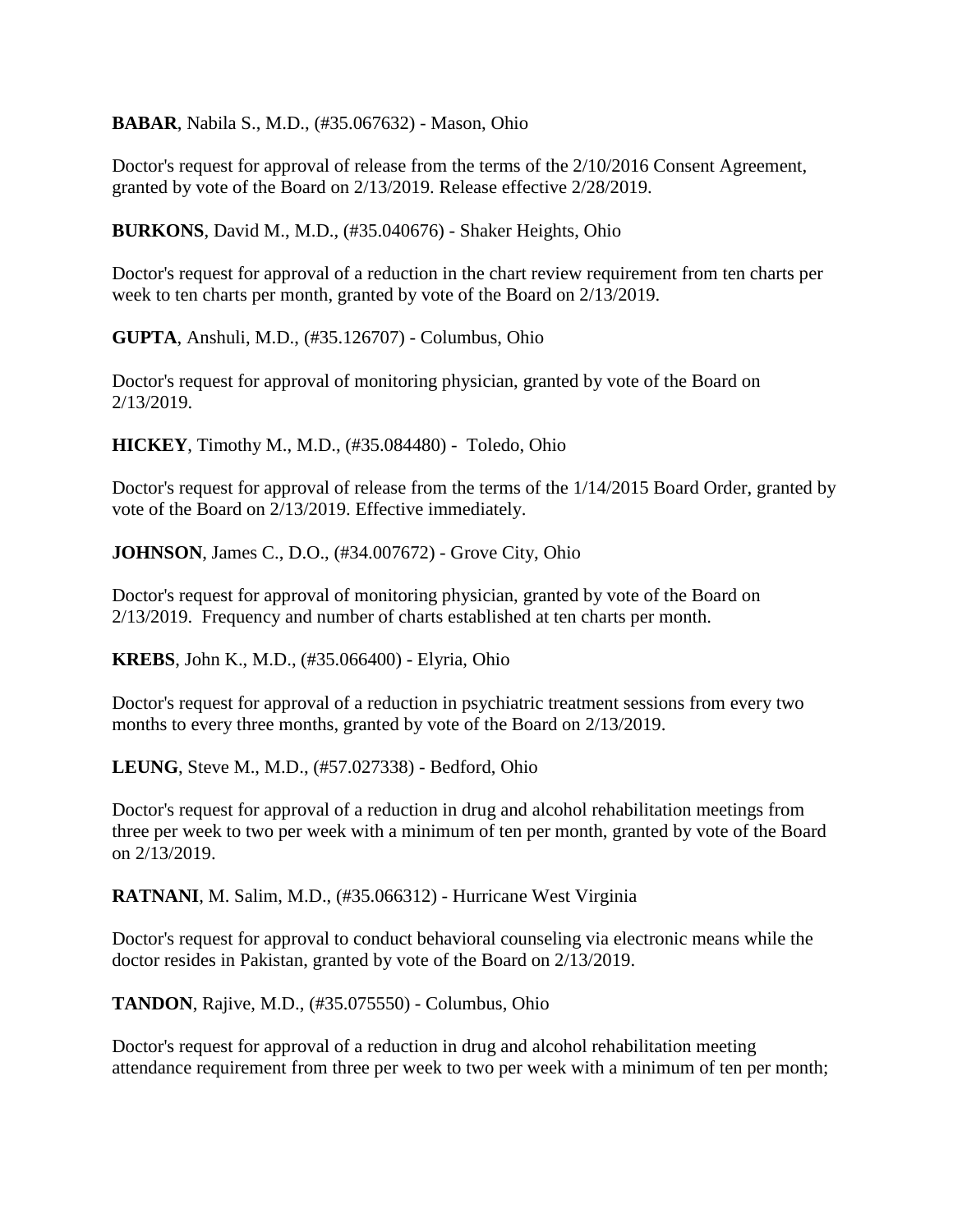and approval of request to discontinue the chart review requirement, granted by vote of the Board on 2/13/2019.

**ZEWAIL**, Aly M. A., M.D., (#35.088417) - Doylestown, Ohio

Doctor's request for approval to discontinue the chart review requirement, granted by vote of the Board on 2/13/2019.

### **PROBATION TERMINATED**

**CLARK**, Dustin Michael, M.D., (#35.091627) - Johnson City, Tennessee

Doctor's request for release from the terms of the 9/12/2013 Board Order, granted by vote of the Board on 2/13/2019. Effective immediately.

**DIAMANTIS**, Nicholas Constantine, M.D., (#35.069292) - Bratenahl Village, Ohio

Doctor's request for release from the terms of his 11/4/2015 Consent Agreement, granted by vote of the Board on 2/13/2019. Effective 2/16/2019.

**ROSE**, Bernard J., M.D. (#35.052219) - Kettering, Ohio

Doctors request for release from the terms of his 9/12/2013 Step II Consent Agreement, granted by vote of the Board on 2/13/2019. Effective immediately.

### **REINSTATEMENT REQUESTS**

**MA**, Muyuan, M.D., (#35.130288) - Cleveland, Ohio

Doctor's request for reinstatement of license to practice medicine and surgery, granted by vote of the Board on 2/13/2019, subject to the probationary terms and conditions as outlined in the 6/13/2018 Board Order, for at least three years, to include the permanent limitation and restriction of no direct patient care in an inpatient setting. Effective immediately.

#### **COURT ACTIONS**

**GORDON**, Scott D., D.O. (#58.005769) – Harvard, Nebraska

Decision and final judgment entry filed 1/22/2019 in the Court of Common Pleas, Franklin County, Ohio affirming the 12/13/2017 Board Order.

**MOORE**, John Pease, III, M.D. (#35.069259) – Dayton, Ohio